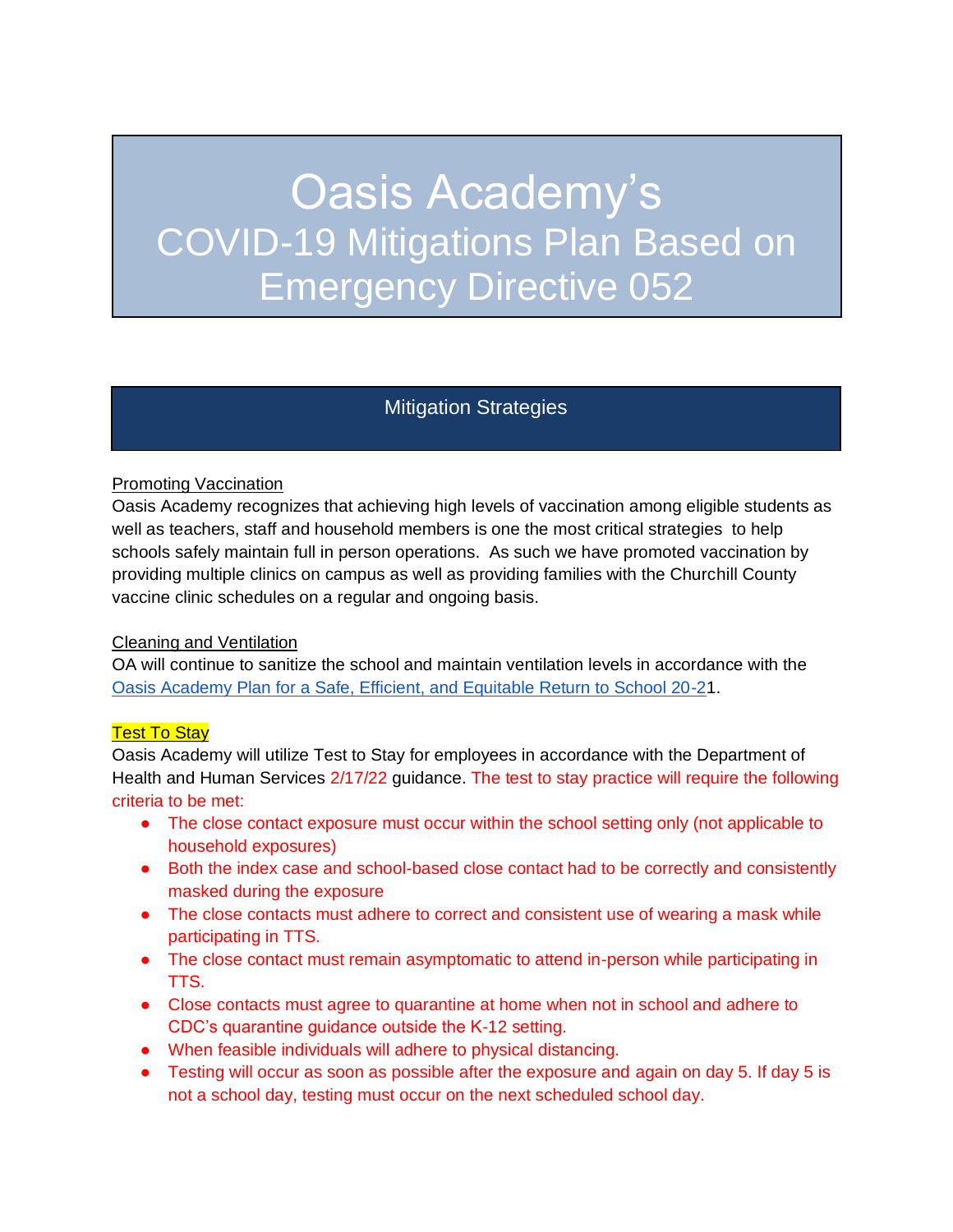### Should DHHS update their guidelines for TTS, Oasis Academy would adhere to the most recent guidelines.

#### Hand Washing and Respiratory Etiquette

Oasis will practice handwashing and respiratory etiquette by teaching students how to properly do so, reminding them to do so, and posting illustrations of the proper etiquette in relevant locations (i.e. bathrooms).

#### Physical Distancing & Cohorting

Oasis Academy will maintain 3 feet of social distancing to the best of their ability. Students will rotate classes with their assigned cohort and will eat lunch with their assigned cohort to minimize contact tracing efforts as well as minimize the number of students needing to quarantine should a positive case occur.

#### Stay Home When Sick

Students, teachers and staff who have symptoms of infectious illness, such as influenza of COVI-19 should stay home. Staying home when sick is essential to keep COVID-19 infections out of the school and prevent spread. Oasis has educated staff and families about when they and their children should stay home and when they can return to school. Oasis Academy has a robust testing program that is available to all symptomatic students and staff.

[Exclusion criteria](https://core-docs.s3.amazonaws.com/documents/asset/uploaded_file/1879191/Attach_1-2021-22_School_COVID_Guidance_Update_2.17.22_Final.pdf) is based on DHHS guidelines dated 2/17/22 (page 8) and will be updated in the event DHHS does so.

#### Face Coverings

Oasis Academy will only require masks if the Nevada Department of Health and Human Services requires them to do so in the event of an outbreak.

Oasis Academy is implementing shortened isolation and quarantine protocols and as such will use the additional five days of masking after 5 days of isolation or quarantine as detailed below under quarantine and isolation protocols.

Oasis Academy does not utilize any form of transportation or own any vehicles. As such, face covering rules applicable to transportation are not relevant to the school.

#### Isolation

[Isolation](https://www.cdc.gov/coronavirus/2019-ncov/your-health/quarantine-isolation.html) is separating people who have COVID-19 or [symptoms of COVID-19](https://www.cdc.gov/coronavirus/2019-ncov/symptoms-testing/symptoms.html) from those who are not infected or showing symptoms in order to prevent transmission of SARS-CoV-2, the virus that causes COVID-19. Individuals who have confirmed or suspected COVID-19 should isolate.

Students, teachers, and staff who test positive for COVID-19 and never develop symptoms should isolate for at least 5 days. Day 0 is the day of the positive viral test (based on the date of testing) and day 1 is the first full day after the specimen was collected for the positive test.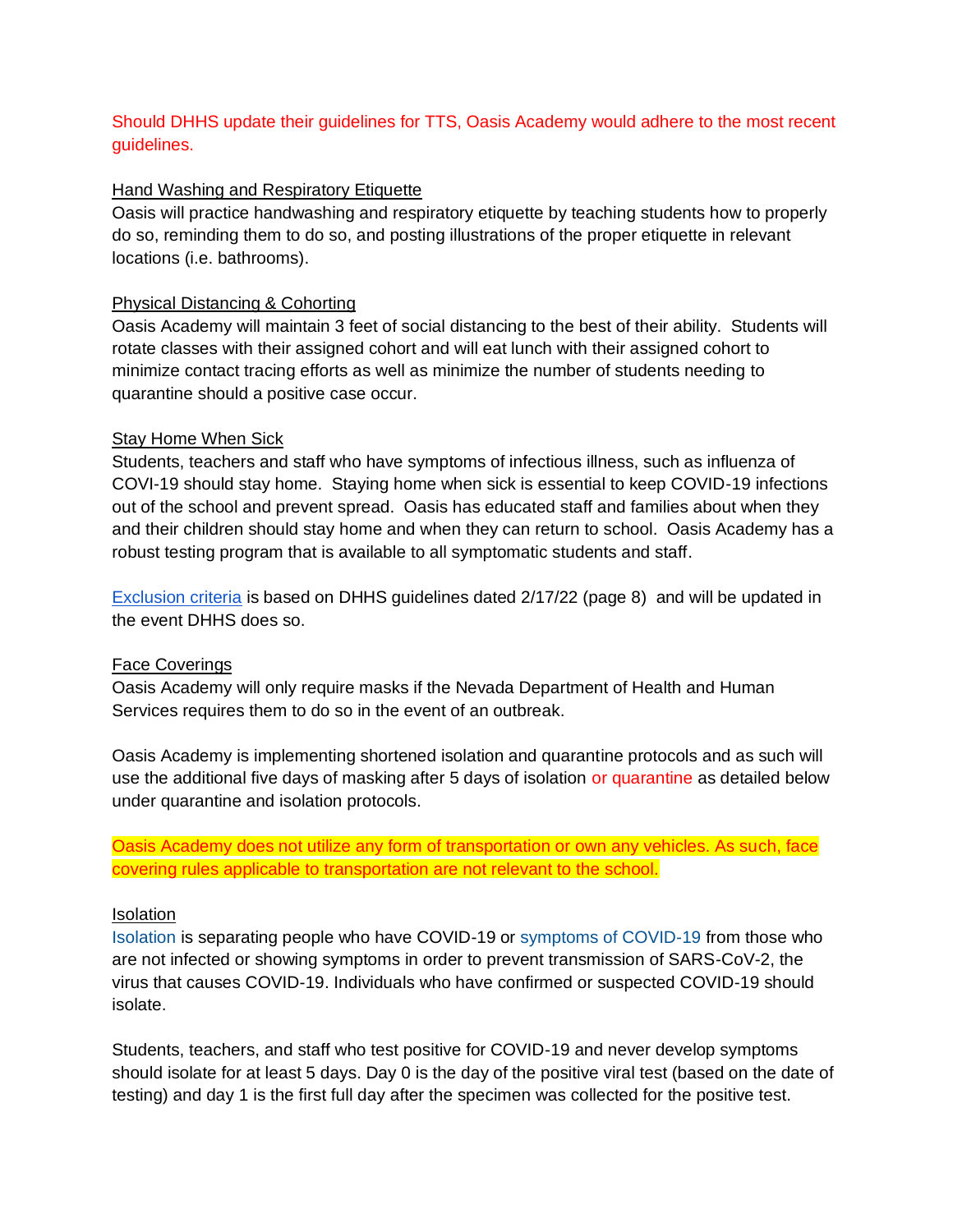- If they continue to have no symptoms, they can end isolation after at least 5 days.
- They should continue to wear a [well-fitting mask](https://www.cdc.gov/coronavirus/2019-ncov/your-health/effective-masks.html) around others at home and in public until day 10 (day 6 through day 10). If they are unable to wear a mask when around others, they should continue to isolate for 10 days.
- Avoid people who are [immunocompromised or at high risk for severe disease,](https://www.cdc.gov/coronavirus/2019-ncov/need-extra-precautions/people-with-medical-conditions.html) and nursing homes and other high-risk settings, until after at least 10 days.
- If they develop [symptoms](https://www.cdc.gov/coronavirus/2019-ncov/symptoms-testing/symptoms.html) after testing positive, the 5-day isolation period should start over. Day 0 is the first day of symptoms. Follow the recommendations above for [ending](https://www.cdc.gov/coronavirus/2019-ncov/your-health/quarantine-isolation.html#_Ending_isolation_for)  [isolation for people who had COVID-19 and had symptoms.](https://www.cdc.gov/coronavirus/2019-ncov/your-health/quarantine-isolation.html#_Ending_isolation_for)
- Please visit CDC's [COVID-19 Quarantine and Isolation](https://www.cdc.gov/coronavirus/2019-ncov/your-health/quarantine-isolation.html) page for more specific guidance on isolation outside of the K-12 setting.

People who have COVID-19 and have or had [symptoms](https://www.cdc.gov/coronavirus/2019-ncov/symptoms-testing/symptoms.html) should isolate for at least 5 days. To calculate the 5-day isolation period, day 0 is the first day of symptoms. Day 1 is the first full day after their symptoms developed.

- They can end isolation after 5 full days if they are fever-free for 24 hours without the use of fever-reducing medication and other symptoms have improved (loss of taste and smell may persist for weeks or months after recovery and need not delay the end of isolation).
- They should continue to wear a [well-fitting mask](https://www.cdc.gov/coronavirus/2019-ncov/your-health/effective-masks.html) around others at home and in public for 5 additional days (day 6 through day 10) after the end of their 5-day isolation period. If they are unable to wear a mask when around others, they should continue to isolate for 10 days.
- Avoid people who are [immunocompromised or at high risk for severe disease,](https://www.cdc.gov/coronavirus/2019-ncov/need-extra-precautions/people-with-medical-conditions.html) and nursing homes and other high-risk settings, until after at least 10 days.
- If they continue to have fever or other symptoms have not improved after 5 days of isolation, they should wait to end isolation until they are fever-free for 24 hours without the use of fever-reducing medication and their other symptoms have improved. They should continue to wear a well-fitting mask and contact their healthcare provider with questions.
- Please visit CDC's [COVID-19 Quarantine and Isolation](https://www.cdc.gov/coronavirus/2019-ncov/your-health/quarantine-isolation.html) page for more specific guidance on isolation outside of the K-12 setting.

People with [symptoms](https://www.cdc.gov/coronavirus/2019-ncov/symptoms-testing/symptoms.html) of COVID-19, including people who are awaiting test results or have not been tested should isolate in accordance with the CDC guidance above.

## Household Contacts

Household contacts have *ongoing* exposure, meaning they will be repeatedly exposed until that person is no longer able to spread the virus to other people. Household contacts should quarantine for 5 days after the release of the positive patient and should wear a well fitting mask through day 10.

#### **Quarantine**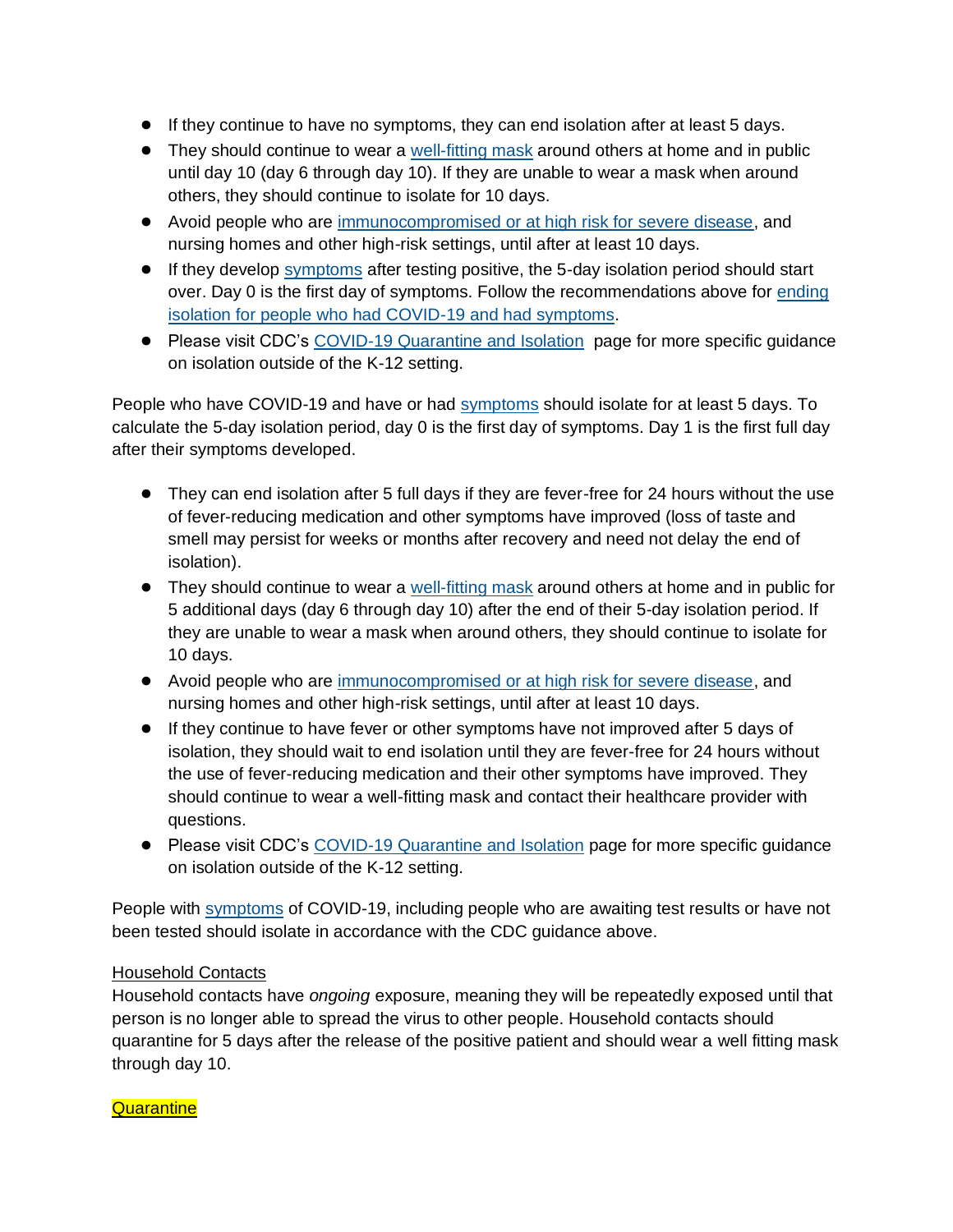A close contact on the school site is defined as someone who was within 6 feet of an infected person for a cumulative total of 15 minutes or more over a 24-hour period. An infected person can spread SARS-CoV-2 starting from 2 days before they have symptoms until they meet the criteria for discontinuing home isolation. Oasis Academy has always, and will continue to conduct contact tracing and notify staff and parents who have been exposed and deemed close contacts of quarantine protocols outlined below.

Quarantine is a strategy used to prevent transmission of SARS-CoV-2, the virus that causes COVID-19, by keeping people who have been in [close contact](https://www.cdc.gov/coronavirus/2019-ncov/php/contact-tracing/contact-tracing-plan/appendix.html#contact) with someone with COVID-19 apart from others. Individuals who are not vaccinated, are under vaccinated, or do not have temporary 90-day immunity should quarantine according to CDC guidance as follows:

- Stay home and away from other people for at least 5 days (day 0 through day 5) after their last close contact with a person who has COVID-19. The date of exposure is considered day 0. Wear a [well-fitting mask](https://www.cdc.gov/coronavirus/2019-ncov/your-health/effective-masks.html) when around others at home, if possible.
- For 10 days after their last close contact to someone with COVID-19, watch for fever (100.4◦F or greater), cough, shortness of breath, or other [COVID-19 symptoms.](https://www.cdc.gov/coronavirus/2019-ncov/symptoms-testing/symptoms.html)
- If they develop symptoms, [get tested](https://www.cdc.gov/coronavirus/2019-ncov/testing/diagnostic-testing.html) immediately and isolate until they receive their test results. If they test positive, follow [isolation](https://www.cdc.gov/coronavirus/2019-ncov/community/schools-childcare/k-12-contact-tracing/about-isolation.html) procedures.
- If they do not develop symptoms, [get tested](https://www.cdc.gov/coronavirus/2019-ncov/testing/diagnostic-testing.html) at least 5 days after they last had close contact with someone with COVID-19.
	- $\circ$  If they test negative, they can leave home, but continue to wear a well-fitting [mask](https://www.cdc.gov/coronavirus/2019-ncov/your-health/effective-masks.html) when around others at home and in public until 10 days after their last close contact with someone with COVID-19.
	- $\circ$  If they test positive, they should isolate for at least 5 days from the date of their positive test (if they do not have symptoms). If they do develop [COVID-19](https://www.cdc.gov/coronavirus/2019-ncov/symptoms-testing/symptoms.html)  [symptoms,](https://www.cdc.gov/coronavirus/2019-ncov/symptoms-testing/symptoms.html) isolate for at least 5 days from the date their symptoms began (the date the symptoms started is day 0). Follow recommendations in the [isolation](https://www.cdc.gov/coronavirus/2019-ncov/your-health/quarantine-isolation.html#isolation) section.
	- $\circ$  If they are unable to get a test 5 days after their last close contact with someone with COVID-19, they can leave their home after day 5 if they have been without [COVID-19 symptoms](https://www.cdc.gov/coronavirus/2019-ncov/symptoms-testing/symptoms.html) throughout the 5-day period. Wear a [well-fitting mask](https://www.cdc.gov/coronavirus/2019-ncov/your-health/effective-masks.html) for 10 days after the date of last close contact when around others at home and in public.
	- Avoid people who are [immunocompromised or at high risk for severe disease,](https://www.cdc.gov/coronavirus/2019-ncov/need-extra-precautions/people-with-medical-conditions.html) and nursing homes and other high-risk settings, until after at least 10 days.
- If possible, stay away from people they live with, especially people who are at [higher risk](https://www.cdc.gov/coronavirus/2019-ncov/need-extra-precautions/index.html) for getting very sick from COVID-19, as well as others outside their home throughout the full 10 days after their last close contact with someone with COVID-19.
- If they are unable to quarantine, they should wear a [well-fitting mask](https://www.cdc.gov/coronavirus/2019-ncov/your-health/effective-masks.html) for 10 days when around others at home and in public.
- If they are unable to wear a mask when around others, they should continue to quarantine for 10 days.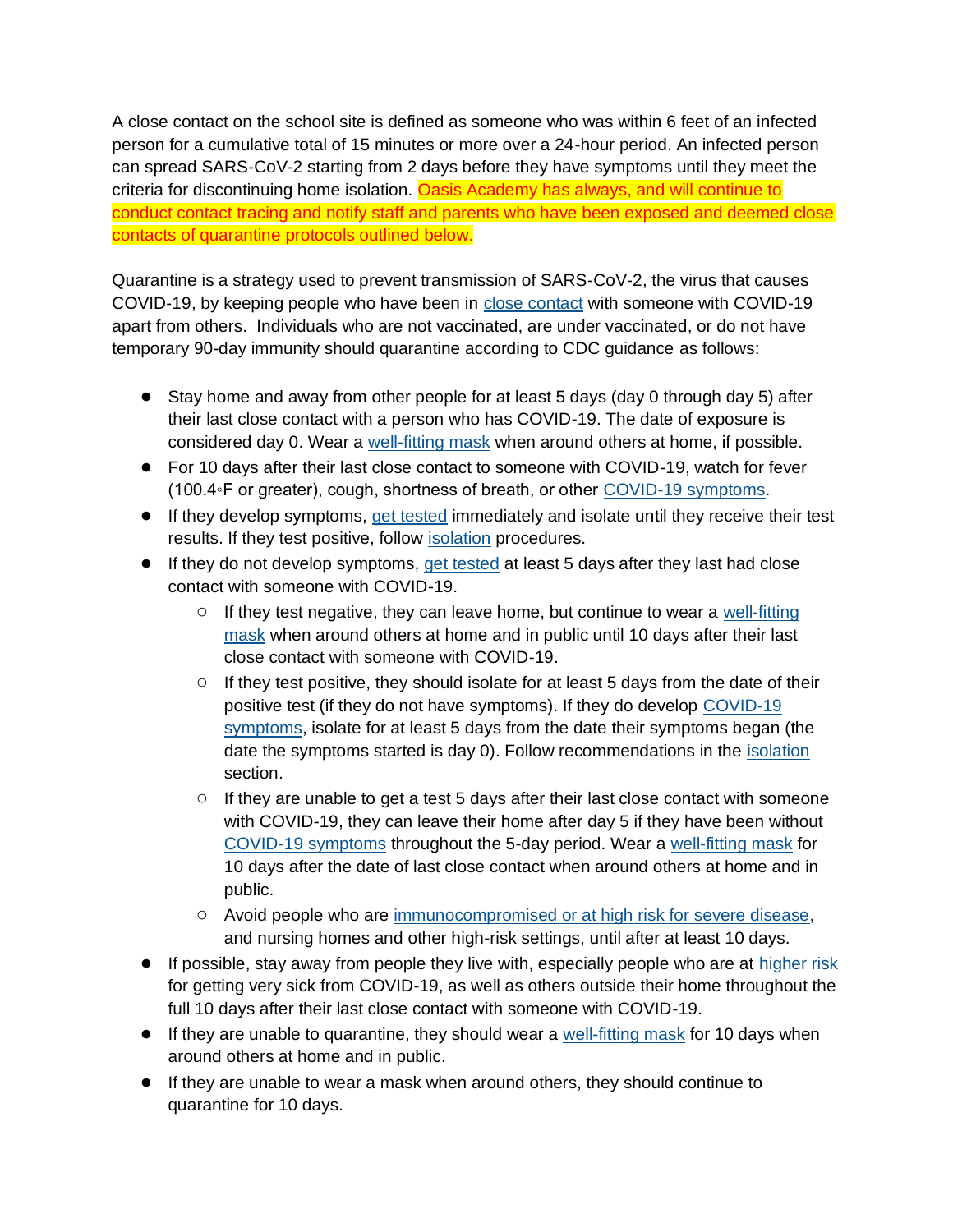● Avoid people who are [immunocompromised or at high risk for severe disease,](https://www.cdc.gov/coronavirus/2019-ncov/need-extra-precautions/people-with-medical-conditions.html) and nursing homes and other high-risk settings, until after at least 10 days.

# Regular Testing Program

Oasis Academy has a robust and well established testing program using both rapid testing and PCR testing via the Color System which will remain in effect.

#### Symptomatic Individuals

Oasis Academy will continue to offer both rapid and PCR testing to all symptomatic students and staff on a voluntary basis.

#### Asymptomatic Individuals

Oasis Academy will continue to test asymptomatic individuals who have been in close contact with positive COVID-19 cases on day 5 on a voluntary basis.

#### High School Co Curricular Activities, Including Athletics

Students participating in low and moderate risk activities, as defined by the NIAA, will only be tested if they are symptomatic as described above. Random testing of 10% of unvaccinated students participating in high risk activities, as defined by the NIAA, will be tested weekly.

Positive cases of COVID-19 will reported to the SPCSA and DHHS on a daily basis through a protected log. This information has been shared with Cameron Ginn and will continue to be shared and updated in real time. Additionally, this protected document will be shared with Dr. Ted McDonald, Churchill County's Chief County Health Officer

## Detecting Future Outbreaks

Oasis Academy will use the outbreak definition provided by the Nevada Department of Health and Human Services "School Related Cluster and Outbreak Reporting". CSTE Definitions include:

- Cluster- A k-12 school associated cluster is defined as an education institution that has been found by their local health department to have:
	- Multiple cases comprising at least 10% of students, teachers, or staff, within a specified core group OR
	- At least 3 cases within a specified core group meeting criteria for a probable or confirmed school associated COVID-19 case with symptoms onset or positive test results within 14 days of each other, AND no likely known epidemiologic link to a case outside of the school setting.